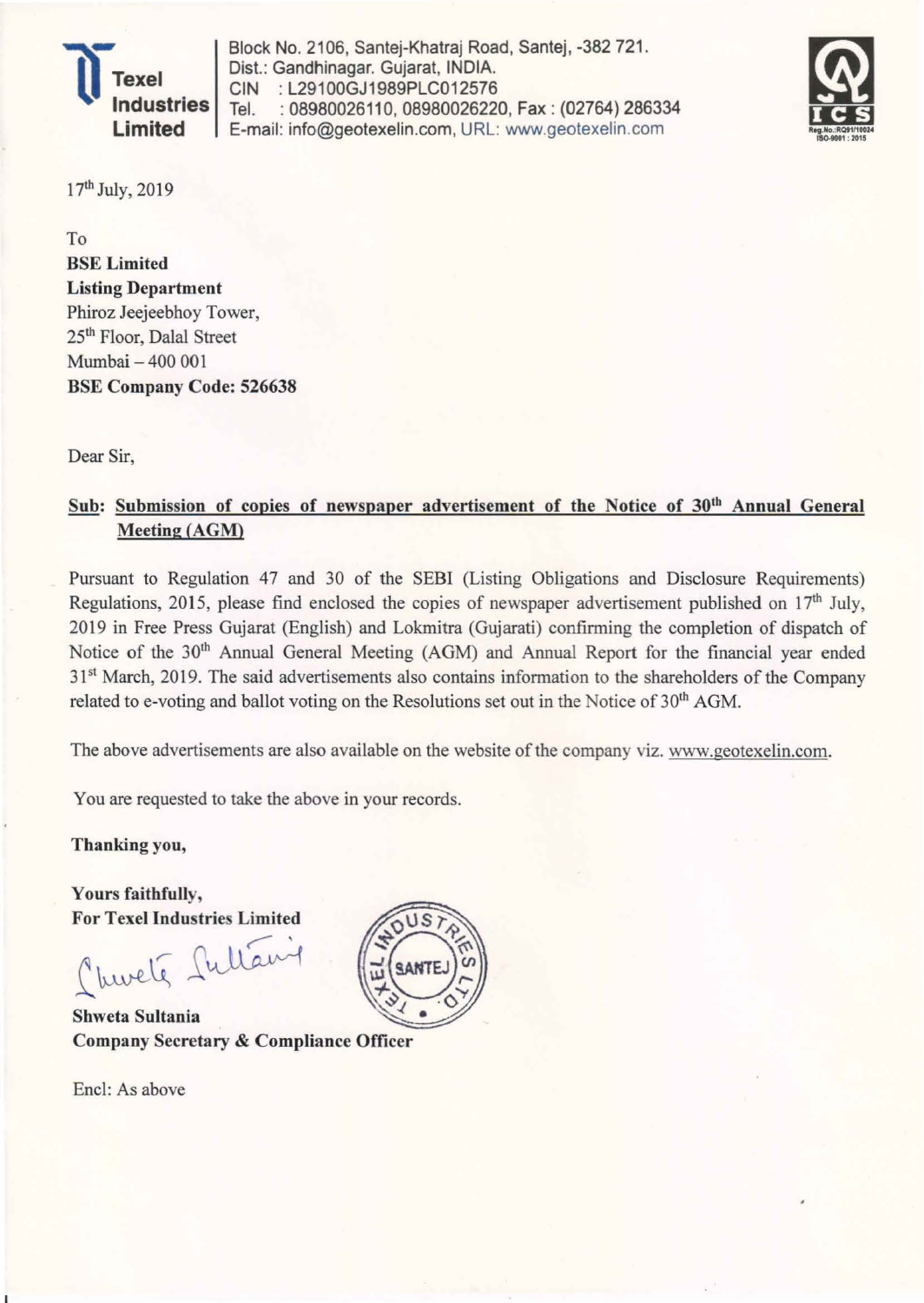# FREE PRESS GUJARAT Wednesday, July 17, 2019  $\langle 3$

## **TEXEL INDUSTRIES LIMITED**

eIN: L29100Gll989PLCOl2576 Regd. Office: Block No. 2106, Santej-Khatraj Road, Nr. Shah Alloys Ltd., ViII: Santej, Tal: Kalol, Oist: Gandhinagar - 382721, Gujarat E~Mail ld: finance@geotexelin.com; Website: www.geotexelin.com;

Phone: 8980026220/ 26110

#### **NOTICE**

Notice is hereby given that the 30th Annual General Meeting ('AGM') the Company will be held on Saturday, 10th August, 2019 at 10.00 **a.m.** at the Registered Office of the Company at Block No. 2106, Santej -<br>Khatraj Road, Nr. Shah Alloys Limited, Vill: Santej, Tal: Kalol, Dist: Gandhinagar<br>- 382721, Gujarat, to transact the business as set out in the No dated 19th June, 2019. The said Notice alongwith Proxy Form, Attendance Slip and Annual Report inter-alia containing Directors Report, Auditors Re-<br>ports and Audited Financial Statements (Standalone and Consolidated) has been dispatched to all the Members at their registered addresses or emajls-ids and the same is also available on the webslte of the Company at www.geotexelln.com and on the website of Bombay Stock Exchange at www.bseindia.com. The Notice of AGM Is also available on the website of Central Depository Services (India) Limited (CDSL) at www.evotingindia.com.<br>The dispatch of above mentioned Notice of AGM along with proxy form,attendance slip and annual report has been completed on 16th July, 2019.

A member entitled to attend and vote at the meeting is entitled to appoint a<br>proxy to attend and vote instead of himself/herself and the proxy need not be a member of the Company. Proxies in order to be effective, should be depos-<br>ited at the Registered Office of the Company, duly completed and signed, not<br>less than 48 hours before the commencement of the AGM.

In compliance with provisions of Section 108 of the Companies Act, 2013,<br>read with Rule 20 of the Companies (Management and Administration) Rules,<br>2014 as amended from time to time, Regulation 44 of SEBI (Listing Obligatio and Disclosure ReqUirements) Regulations, 2015 and Secretarial Standard on General Meetings issued by The Institute of Company Secretaries of India:

- The Company is providing remote e-voting facility to its Members to cast their vote by electronic means on the Resolutions set out in the Notice of
- me 30th AGM dated 19th June 2019; i. Day, Date and Time of commencement of remote e-voting : Tuesday, 06th August, 2019 (10.00 a.m.);
- iii. Day, Date and Time of end of remote e-voting : Friday, 09th August, 2019 (5.00 p.m.); iv. Cut-off date: Saturday, 03rd AUgust, 2019;
- 
- v. Any person who acquires shares of the Company and becomes a member of<br>the Company after the dispatch of AGM Notice and holds shares as on the<br>cut-off date i.e. 03rd August, 2019, can obtain their Sequence No. for remote e-voting by sending a request at finance@geotexelin.com and caste vote<br>after following the instructions for E-Voting as mentioned in the AGM Notice.<br>In case of any queries, the shareholder may also contact the Registrar an Transfer Agent viz. Link Intime India Private Limited and obtain the necessary
- Login -id and password;<br>vi. The members who will be attending the AGM and who have not cast their vote through remote e-voting shall be able to exercise their voting rights at the AGM. The facility for voting through ballot/polling paper shall be made available at the venue of the AGM;
- The Members are requested to note that:
- a) Remote e-voting module shall be disabled by CDSL for voting after 05,00<br>p.m. on Friday, 09th August, 2019;<br>b) The members who have already cast their vote through remote e-voting
- may attend the meeting but shall not be entitled to cast their vote again at the AGM;
- c) Members holding shares as on the cut-off date i.e. 03rd August, 2019,

shall only be entitled to avail the facility of remote e-voting or voting<br>through ballot/polling paper at the AGM,<br>For any queries or issues relating to e-voting. Members may refer the Fre-<br>quently Asked Questions (FAQs) a Rakesh Dalvi, Manager, CDSL, 25th Floor, A Wing, Marathon Futurex, Mafatlal Mills Compound, NM Joshi Marg, Lower Pare! (E), Mumbal - 400 013, Phone No. 1800225533, Email Id: helpdesk.evoting@cdslindia.com.

#### By Order of the Board For Texel Industries Limited<br>Sd/-Date: 16th July, 2019<br>Place: Ahmedabad Shweta Sultania Place: Ahmedabad Company Secretary & Compliance Officer